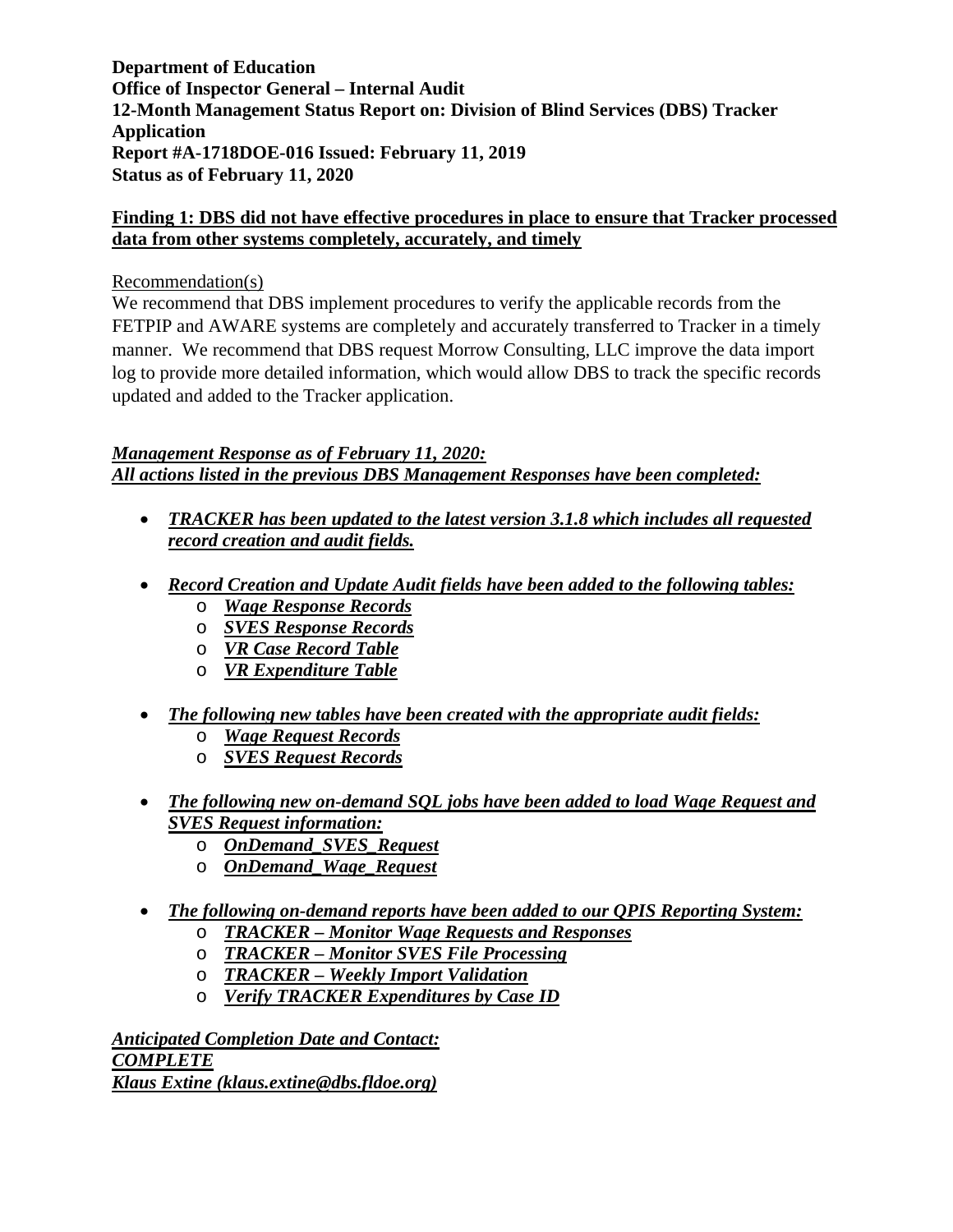**Department of Education Office of Inspector General – Internal Audit 12-Month Management Status Report on: Division of Blind Services (DBS) Tracker Application Report #A-1718DOE-016 Issued: February 11, 2019 Status as of February 11, 2020**  Prior Responses:

#### Management Response as of February 11, 2019

DBS concurs with the finding and corresponding recommendations. While Tracker does provide Data Import logs for various data imports into Tracker from external sources, the information provided is a high-level summary and does not provide the detailed information needed to confirm that all data from external sources is completely and accurately imported and processed by the Tracker application. DBS will work with the vendor to implement audit fields and records for each imported file and record type. These new audit fields and records will provide the data needed to produce new data import audit reports. DBS will work with the vendor to implement new data import audit reports directly within the Tracker application itself. If needed, DBS also has the ability to create and implement new data import audit reports outside of Tracker. These external reports, however, would be dependent on the new audit fields and records that must be implemented within Tracker. The preferred method is to completely build the data import audit process within the Tracker application. DBS will immediately initiate discussions with the vendor to design and implement the processes described above. The completion timeframe of all described actions is dependent on the availability of the vendor.

#### Management Response as of August 11, 2019

Upon request from Florida DBS, the TRACKER vendor has added several audit fields to TRACKER database tables that store imported data from FETPIP and AWARE. These new audit fields will help to ensure that TRACKER has received and processed all applicable data from FETIP and AWARE:

#### **dbo.tbl\_wages**:

record\_created

#### **dbo.tbl\_vr**:

record created

record updated

#### **dbo.tbl\_vr\_expenditures:**

record created

record updated

These changes were added in the newest release of Tracker version 3.1.8, and Florida DBS is currently in the process of updating TEST TRACKER to version 3.1.8 in our new TEST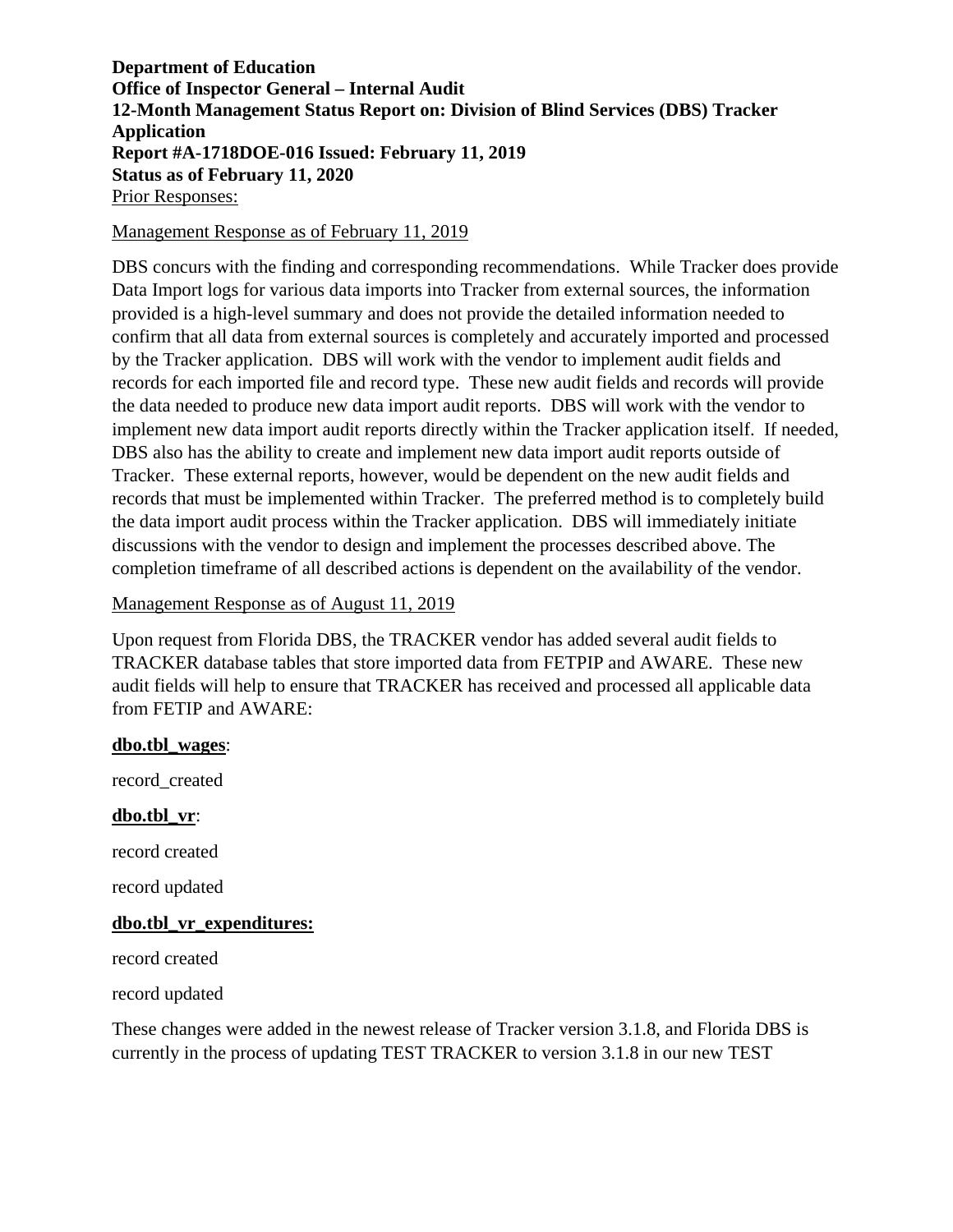# **Department of Education Office of Inspector General – Internal Audit 12-Month Management Status Report on: Division of Blind Services (DBS) Tracker Application Report #A-1718DOE-016 Issued: February 11, 2019 Status as of February 11, 2020**  TRACKER environment. Florida DBS has also created several draft SQL queries to track the

import into TRACKER of Quarterly UI Wage Data from FETPIP and the import of AWARE VR Cases and updated AWARE VR Expenditures. Upon completion and validation of the final SQL queries, Florida DBS will utilize the final queries to produce new data import audit reports in QPIS.

*Anticipated Completion: 12/31/2019*

## **Finding 2: DBS did not utilize SVES data when identifying potentially eligible claims for submission to SSA.**

### Recommendation(s)

We recommend DBS complete the federal SVES review and approval process and utilize SSI and SSDI information to determine reimbursement eligibility. We further recommend that, upon receipt of SVES data, DBS review all cases that were not submitted to SSA from August 1, 2016, through the date of SVES receipt, to ensure all eligible claims not previously identified are submitted to SSA.

### *Management Response as of February 11, 2020:*

### *All actions listed in the previous DBS Management Responses have been completed:*

- *The certification review of TRACKER for use with SSA data was completed and officially approved by SSA as of October 3, 2019.*
- *The processing of SVES IV data has been resumed:*
	- o *The first SVES IV response file from DCF was processed on 1/15/2020.*
	- o *A monthly SVES IV file process has been implemented to execute on the 1st business day of each month.*
- *Claims were filed for all cases singularly based on the achievement of 9 months of SGA during any quarter in 2017 and 2018 (all other filing criteria were disregarded). There are currently 136 outstanding FL DBS claims waiting to be processed by SSA.*

*Anticipated Completion Date and Contact:* 

*COMPLETE Klaus Extine (klaus.extine@dbs.fldoe.org)*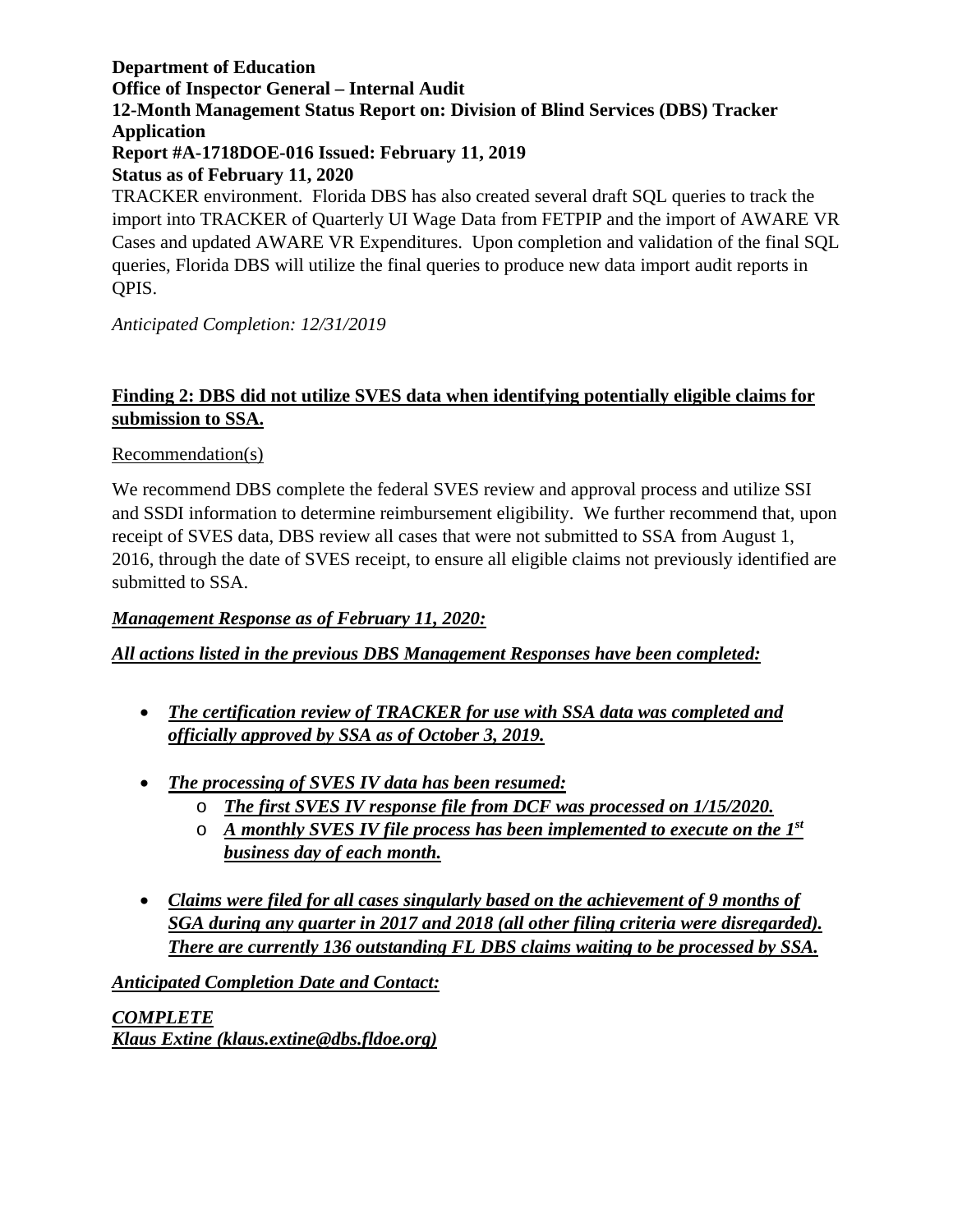**Department of Education Office of Inspector General – Internal Audit 12-Month Management Status Report on: Division of Blind Services (DBS) Tracker Application Report #A-1718DOE-016 Issued: February 11, 2019 Status as of February 11, 2020**  Prior Responses:

#### Management Response as of February 11, 2019

DBS concurs with the finding and corresponding recommendations. The receipt of SSI or SSDI benefits in Tracker is tracked via three separate methods:

- 1. The SVES file from SSA which includes SSI and SSDI benefit data.
- 2. The data import from the AWARE Case Management System which tracks the assignment of SSI/SSDI benefits by client as recorded by DBS staff.
- 3. The 'In Use' Response file from SSA which only allows the assignment of an individual as 'in-use' to DBS if that individual is receiving SSI or SSDI benefits.

While the lack of SVES file data in Tracker does not prevent cases from being submitted for reimbursement (as long as the other two methods are used to record and track SSI/SSDI benefits), DBS acknowledges that it is preferable to utilize all three methods, and has decided to initiate the review and approval process with SSA for the use of the SVES file within Tracker. DBS plans to complete and submit to SSA the necessary paperwork to initiate the SVES file approval process in early 2019. Upon the receipt and import of SVES data into Tracker, DBS will review all cases in Tracker to ensure that any eligible claims not previously identified are submitted to SSA for reimbursement consideration. Lastly, the vendor is currently considering adding a configuration option to Tracker which would allow Tracker to ignore whether or not an individual was receiving SSA benefits, and would create a reimbursement claim based solely upon achievement of 9 months of SGA.

### Management Response as of August 11, 2019

Florida DBS completed the TRACKER Certification package and submitted to SSA for review on 5/27/2019. We also asked to schedule a TRACKER Certification Review in September 2019, but have not yet received a response from SSA. Florida DBS is currently working to update TEST TRACKER to version 3.1.8 in our new TEST TRACKER environment, and we expect to have completed the upgrade in PRODUCTION TRACKER before our TRACKER Certification Review by SSA. Upon certification by SSA to utilize SVES IV data in TRACKER, FLORIDA DBS will resume the processing of SVES IV data by TRACKER.

*Anticipated Completion: 12/31/2019*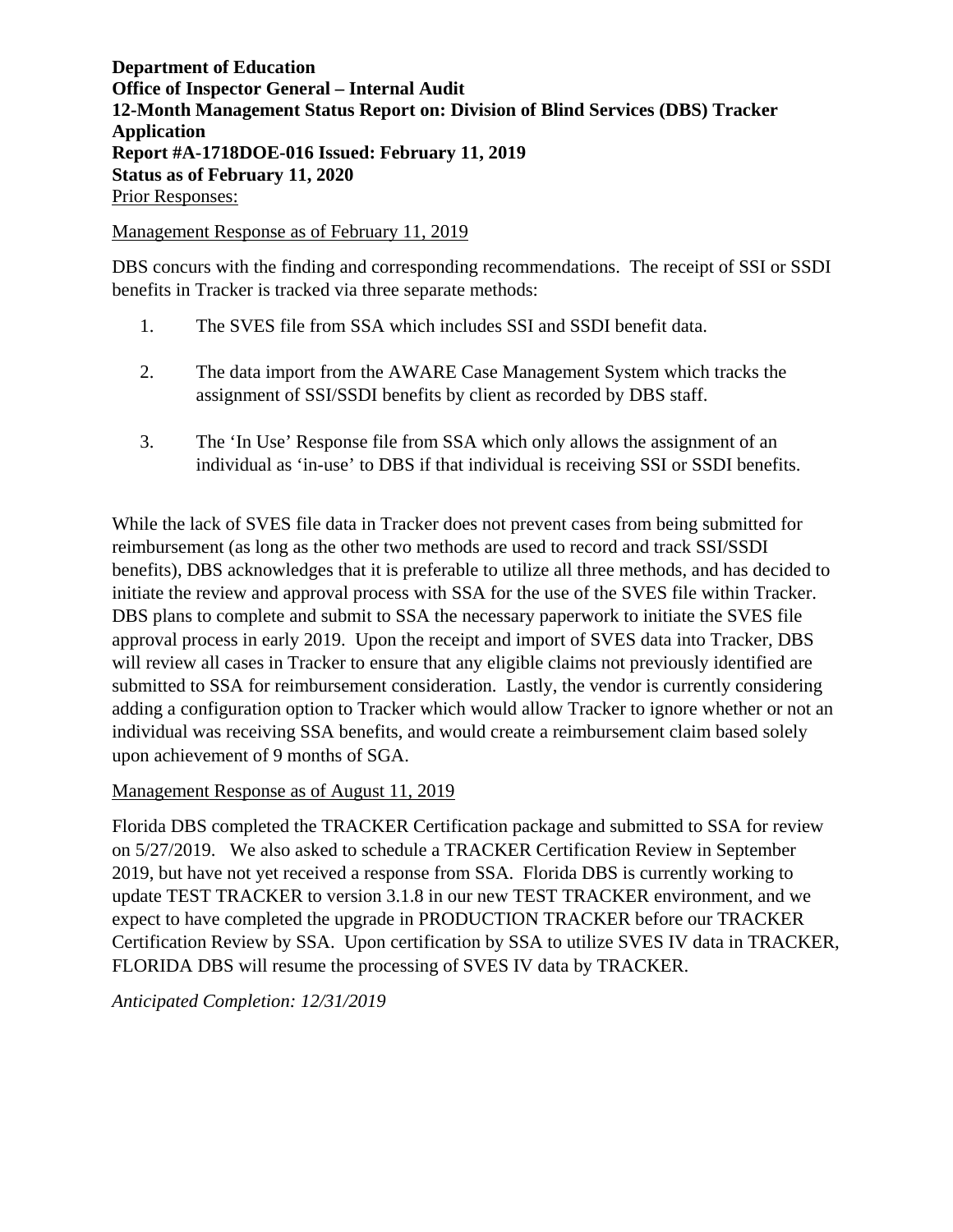### **Department of Education Office of Inspector General – Internal Audit 12-Month Management Status Report on: Division of Blind Services (DBS) Tracker Application Report #A-1718DOE-016 Issued: February 11, 2019 Status as of February 11, 2020 Finding 3: DBS did not have an internal testing environment for the Tracker application.**

### Recommendation(s)

We recommend DBS follow the established approval/change management process for modifications or updates made to the Tracker application. In addition, we recommend the DBS create an internal testing environment for the Tracker application.

### *Management Response as of February 11, 2020:*

### *All actions listed in the previous DBS Management Responses have been completed:*

- *Florida DBS now utilizes the established DBS IT approval/change management process for all modifications or updates made to the Tracker application.*
- *Florida DBS has established a separate TEST TRACKER environment which has been updated to the latest version 3.1.8.*

### *Anticipated Completion Date and Contact:*

*COMPLETE Klaus Extine (klaus.extine@dbs.fldoe.org)* 

Prior Responses:

Management Response as of February 11, 2019

DBS concurs with the finding and corresponding recommendations. DBS will immediately utilize the established DBS IT approval/change management process for all modifications or updates made to the Tracker application. DBS will also establish a separate test environment for Tracker that is totally independent of Production Tracker in order to fully test each modification to Tracker for errors or design flaws prior to implementing the change in Production.

### Management Response as of August 11, 2019

Florida DBS now utilizes the established DBS IT approval/change management process for all modifications or updates made to the Tracker application. Florida DBS has also established a separate TEST TRACKER environment that is totally independent of PRODUCTION TRACKER. We are currently working to upgrade TEST TRACKER to the latest version of TRACKER 3.1.8.

*Anticipated Completion: 8/31/2019*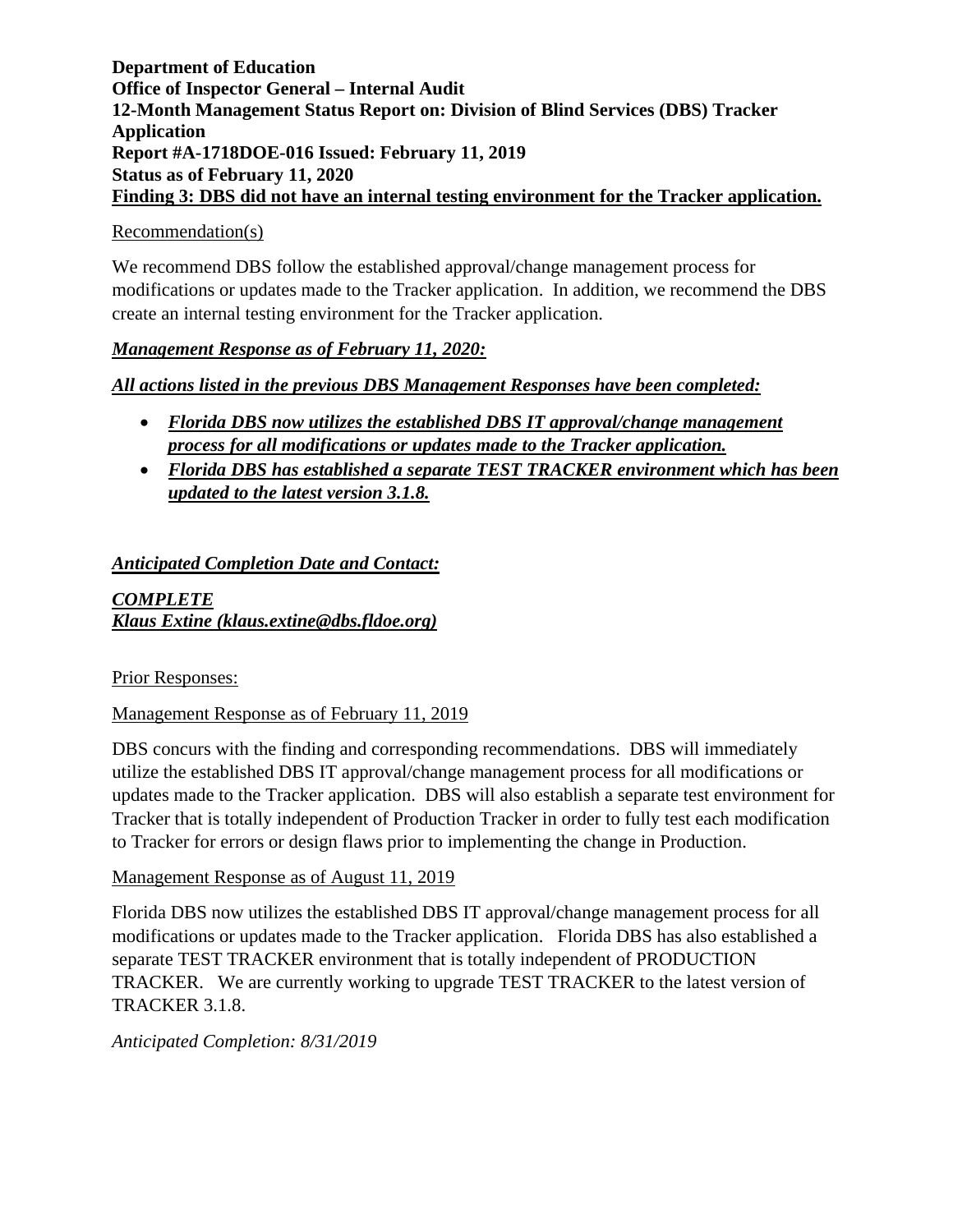**Department of Education Office of Inspector General – Internal Audit 12-Month Management Status Report on: Division of Blind Services (DBS) Tracker Application Report #A-1718DOE-016 Issued: February 11, 2019 Status as of February 11, 2020** 

**Report on: DBS Social Security Reimbursement Program Report #A-1718DOE-009 Issued: June 15, 2018 Status as of December 15, 2019** 

## *Finding 1: DBS did not submit all eligible claims to SSA for reimbursement.*

### Recommendation(s)

We recommend that DBS send all potentially eligible cases to SSA for reimbursement. We recommend sending claims to SSA for all cases in which the client has met SGA and is eligible for SSI or SSDI without a suspension or termination date. We additionally recommend moving cases to the SSRA application after the completion of the individualized plan for employment, rather than after case closure from AWARE, to ensure the system identifies all potential wage earnings for employment gained during the period DBS provided services.

## *Management Response as of February 11, 2020:*

*All actions listed in the previous DBS Management Responses have been completed:*

- *Claims were filed for all cases singularly based on the achievement of 9 months of SGA during any quarter in 2017 and 2018 (all other filing criteria were disregarded). There are currently 136 outstanding FL DBS claims waiting to be processed by SSA.*
- *Cases are moved from AWARE to the TRACKER application upon completion of the IPE.*

*Anticipated Completion Date and Contact:* 

*COMPLETE Klaus Extine (klaus.extine@dbs.fldoe.org)* 

*Prior Response:*

Management Response as of December 15, 2019

The SSRA Application is no longer operational (effective June 2019).

All actions listed in the DBS Management Response as of June 15, 2019 have been completed with one exception:

The SSA Security Evaluation Questionnaire Package for TRACKER Certification was approved by SSA on October 3, 2019 and we have been granted permission to utilize SVES IV data with